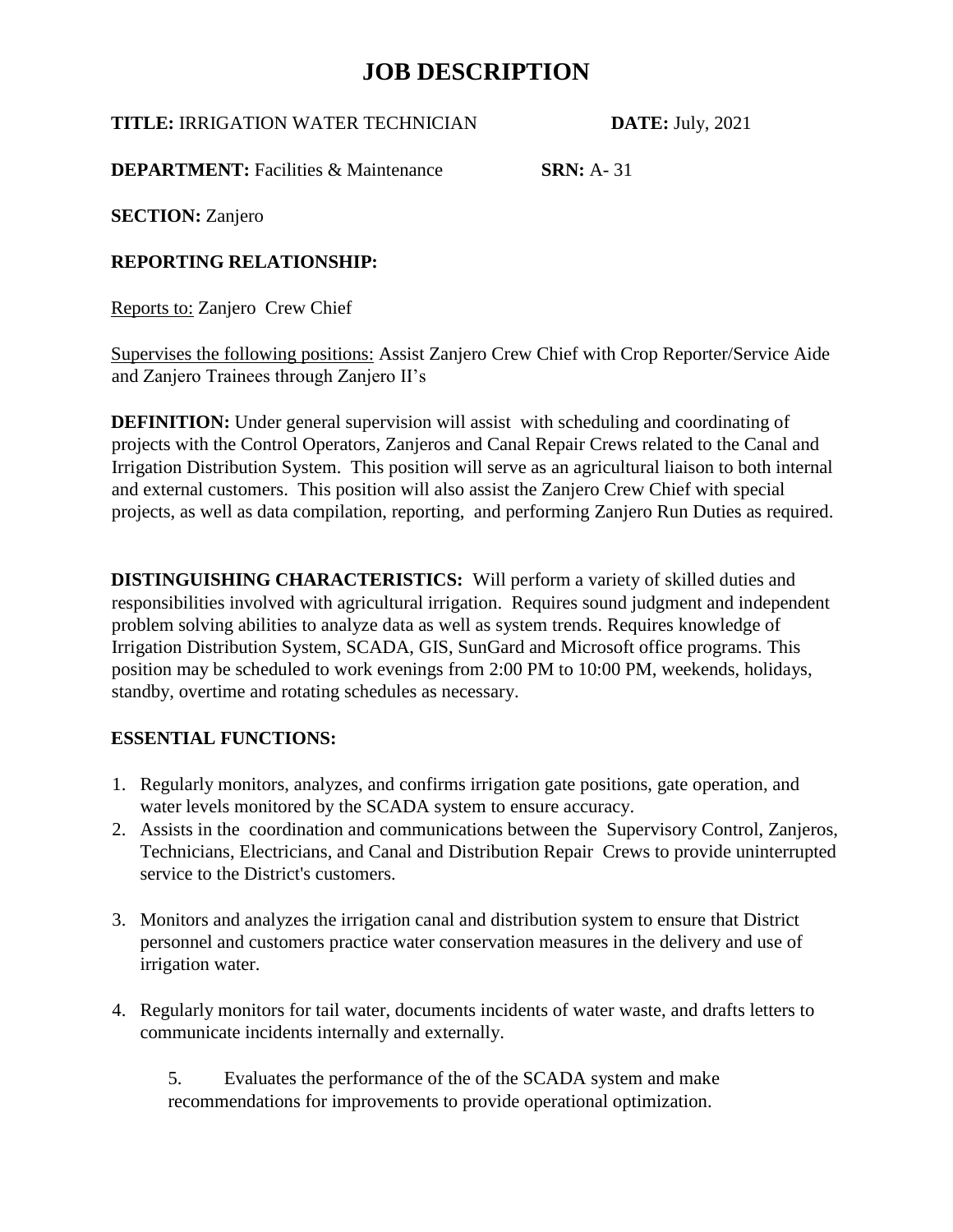Irrigation Water Technician Page 2

- 6. Assists with the movement of irrigation water through the Canal system in accordance with Standard Operating Procedures.
- 7. Receives and record orders for irrigation water deliveries for agricultural and golf course customers.
- 8. Assists with the training of the Zanjeros and help to optimize the performance of their r essential functions while providing excellent customer service. .
- 9. Communicates effectively with others both verbally and in writing. Deals tactfully with the public and work cooperatively with all internal and external customers.
- 10. Performs daily billing / corrections and monitoring of meter reads for inaccuracies to ensure accurate billing of irrigation water delivered
- 11. Works cooperatively with Control Operators to place or assist with the placement of canal water orders though the Imperial Irrigation District (IID).
- 12. Performs all Zanjero runs and irrigation lateral regulatory duties as required.
- 13. Sets valves, checks meters, and measures water flow, and makes necessary adjustments to correct for surges, excess water, and low water levels. Also, confers with Supervisory Control to ensure canal flows are set correctly and regulatory controls are being monitored.
- 14. Meets with farmers and irrigators to professionally discuss issues related to water deliveries. May make immediate adjustments to resolve issues or refer the problem to Zanjero Crew Chief.
- 15. Performs relief work for all Zanjero runs as needed.

#### **MINIMUM QUALIFICATIONS:**

License or Certificates: Valid California Operators license issued by the State Department of Motor Vehicles is required. Department of Motor Vehicles driving record may influence employment or classification. Possession of D-2 from the State of California Department of Health Services and Water Efficiency I certificates are highly desired. Proficient in Microsoft Office, SunGard, Executime , and GIS systems.

Education: High School diploma or equivalent.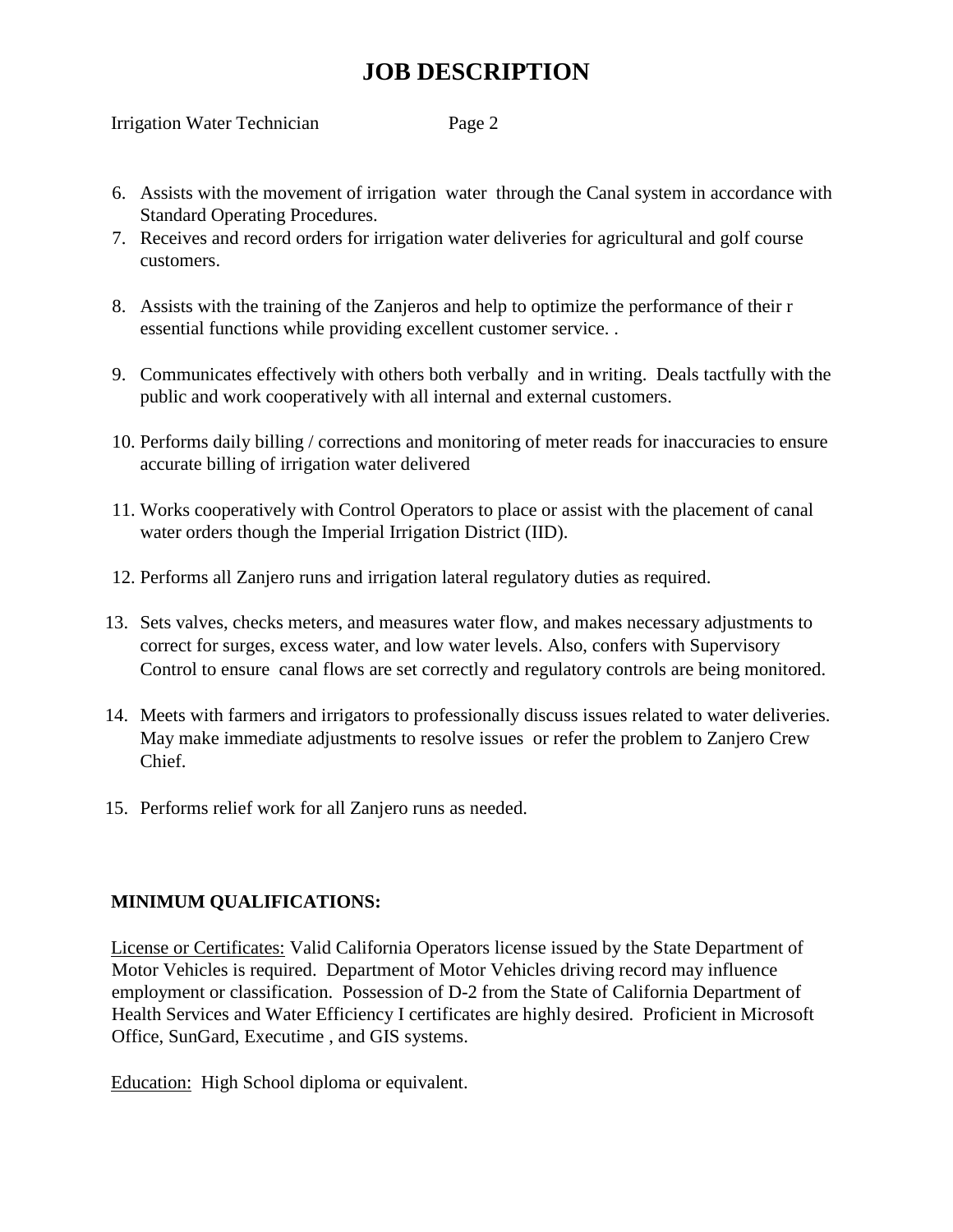Experience: Any combination of experience which would likely provide the required knowledge and abilities is qualifying. A typical way to obtain this knowledge and abilities would be to have three years of increasing responsibility within the Zanjero Division. Knowledge of activities related to the operation, maintenance and construction of the Coachella Canal, the irrigation distribution system, and its related appurtenances is highly desirable.

- Knowledge of: Basic mathematics
	- Principles of hydrography
	- Principles of Microsoft Office
	- Effective customer service
	- Effective telephone skills
	- Effective communication skills
	- Operation of two-way radio system
	- Computer work stations and consoles
	- Correct English usage, spelling, and grammar
	- Local street names, locations, and geography
	- District policies, procedures, and regulations
	- Principles of operation of the irrigation system

Irrigation Water Technician Page 3

Abilities: Practices work habits that demonstrate good performance of the following: productivity, organization, common sense, safety awareness, quality of work, care of tools and equipment

- Maintain effective working relationships
- Exercise independent judgment and initiative
- Communicate effectively with others
- Follow and comprehend written and oral instructions

#### **PHYSICAL REQUIREMENTS:**

- 1. May be required to drive in excess of 100 miles daily. .
- 2. Sit for prolonged periods of time operating a computer workstation.
- 3. Kneeling, stooping (filing), carry boxes under 10 pounds.
- 4. Opens and closes gate valves, surge gates, and canal gates by pulling, turning, or twisting with a torque in excess of 250 pounds
- 5. Responds to emergencies during after-hours, weekends, and or holidays. May have rotating schedules and have to work overtime when required